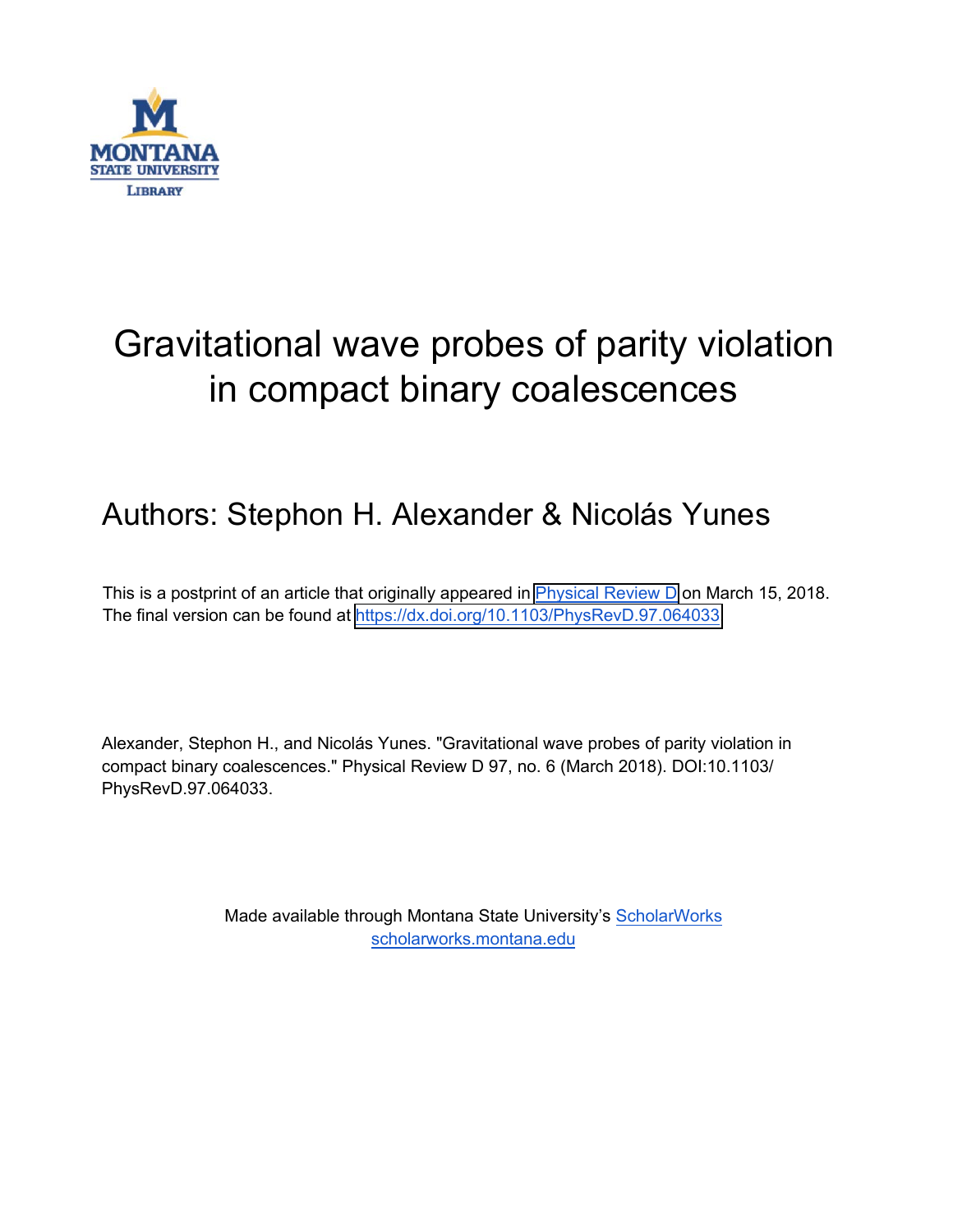### Gravitational wave probes of parity violation in compact binary coalescences

Stephon H. Alexander<sup>1</sup> and Nicolás Yunes<sup>2</sup>

<sup>1</sup>Brown University, Department of Physics, Providence, Rhode Island 02912, USA  $^{2}$ eXtreme Gravity Institute, Department of Physics, Montana State University,

Bozeman, Montana 59717, USA

(Received 2 January 2018; published 26 March 2018)

Is gravity parity violating? Given the recent observations of gravitational waves from coalescing compact binaries, we develop a strategy to find an answer with current and future detectors. We identify the key signatures of parity violation in gravitational waves: amplitude birefringence in their propagation and a modified chirping rate in their generation. We then determine the optimal binaries to test the existence of parity violation in gravity, and prioritize the research in modeling that will be required to carry out such tests before detectors reach their design sensitivity.

DOI: [10.1103/PhysRevD.97.064033](https://doi.org/10.1103/PhysRevD.97.064033)

#### I. INTRODUCTION

Einstein's theory of general relativity (GR) has made striking predictions in the weak field of the Solar System [\[1\]](#page-5-0), and in the strong field of binary pulsars [\[2\].](#page-5-1) The groundbreaking detections of gravitational waves (GWs) by the LIGO-Virgo scientific collaboration [\[3\]](#page-5-2) have now led to the first confirmations of Einstein's theory [4–[6\]](#page-5-3) in extreme gravity [\[7\],](#page-5-4) where gravity is strong and dynamical. GW probes of extreme gravity go beyond confirmations of Einstein's theory through theoretical physics implications [\[8\].](#page-5-5) For example, we have confirmed that the (real part of the) group velocity of gravity is frequency independent [\[4,8,9\],](#page-5-3) constraining quantumgravity-inspired theories [\[4,10,11\]](#page-5-3). We have also confirmed that GWs carry energy in a predominantly quadrupolar way, constraining theories that predict dipole radiation [\[8,12](#page-5-5)–14]. The recent observation of a neutron star (NS) merger confirmed that the (frequency-independent part of the) speed of gravity is equal to that of light [\[6,15,16\]](#page-5-6), constraining dark energy models [17–[21\].](#page-5-7)

One important aspect that has not received much attention yet is gravitational parity invariance in extreme gravity [\[22](#page-5-8)–25]. Analyzing parity in GR is subtle because of its inherent coordinate covariance, but we can think of it as a symmetry of the Lagrangian under the parity operator in a suitable  $3 + 1$  decomposition. GR is thus a parityinvariant theory. In fact, the weak force is the only interaction that maximally violates parity, which explains the observed decay of nuclei and mesons  $[26]$  (e.g.,  $\beta$ -decay of cobalt-60 [\[30\]](#page-6-1) and neutral kaon decay [\[31\]\)](#page-6-2). Moreover, parity-violation in GR plays a key role in cosmological baryogenesis and relates the baryon asymmetry index to cosmic microwave background (CMB) observables [\[25,32\]](#page-6-3).

Given the possibility of gravitational parity violation in nature, one is urged to search for observational signatures in extreme gravity. This note studies the theory of generic gravitational parity violation, showing that it reduces to dynamical Chern-Simons gravity [\[25,33\]\)](#page-6-3). We then summarize the key signatures of generic parity violation in GW observables, classifying them into generation and propagation effects. We use these signatures to identify the best compact binaries to detect or constrain parity violation with current and future GW interferometers. The binaries identified allow us to discuss the research in GW modeling that ought to be prioritized to carry out such tests in the future.

#### II. PARITY VIOLATION IN EXTREME GRAVITY

Let us begin by defining parity violations more precisely. Consider a spatial hypersurface (a surface of constant time) on which we define the parity operator  $\hat{P}$  as the spatial reflection of the spatial triad  $e^{I}$ <sub>i</sub> that defines the spatial coordinate system, i.e.,  $\hat{P}[e^{I}{}_{i}] = -e^{I}{}_{i}$ , where Latin letters are spatial indices [\[34\]](#page-6-4). The line element is parity invariant because it denotes the differential length of a fourdimensional interval. Performing a  $3 + 1$  decomposition of the line element,

$$
ds^{2} = -\alpha^{2}dt^{2} + h_{ij}(dx^{i} + \beta^{i}dt)(dx^{j} + \beta^{j}dt), \quad (1)
$$

where  $G = 1 = c$  [\[34\],](#page-6-4) we see that its parity invariance implies the lapse  $\alpha$  and the spatial metric  $h_{ij}$  must both be even, while the shift  $\beta^i$  must be odd, and so the extrinsic curvature  $K_{ij}$  is even. The Ricci scalar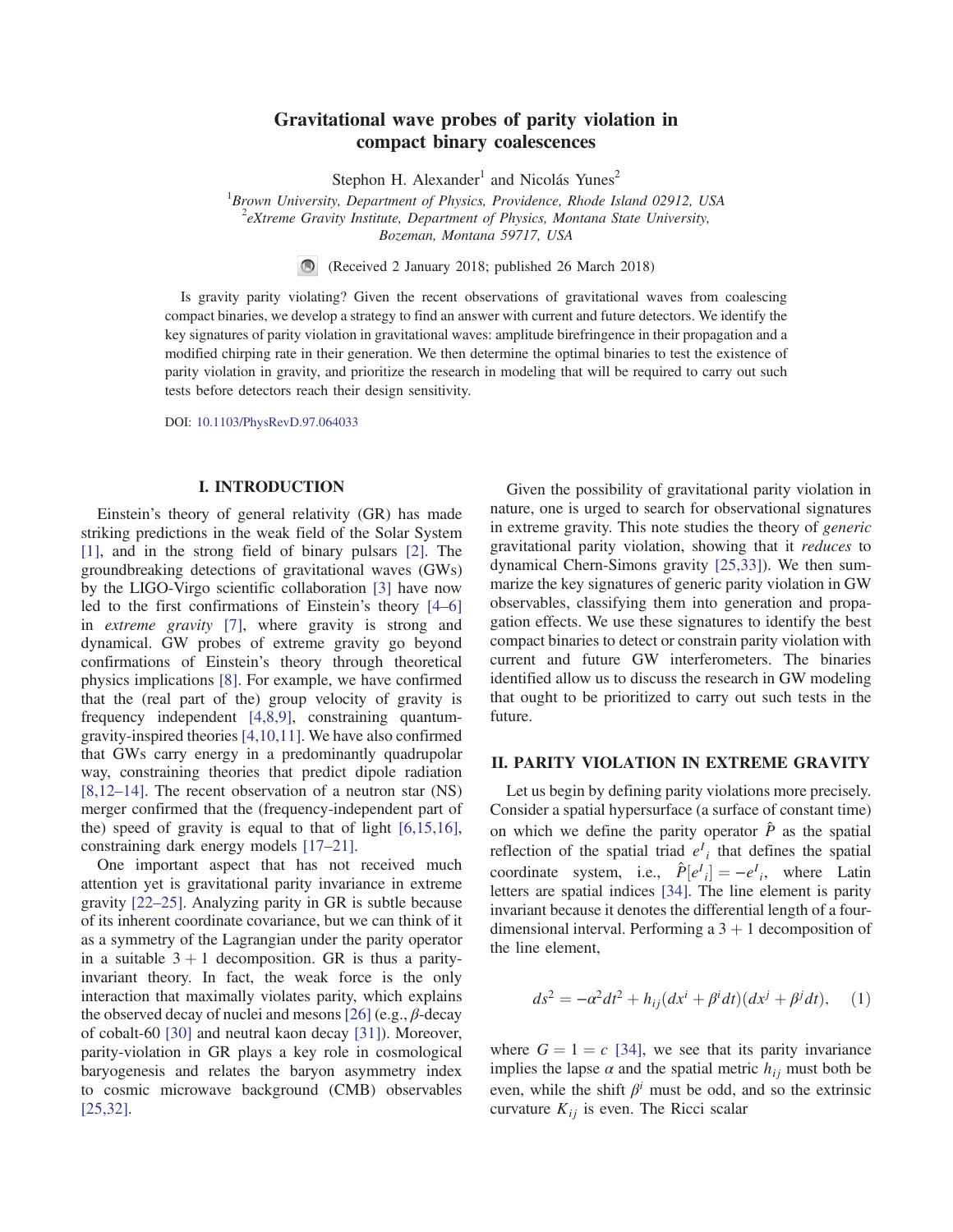$$
R = {}^{3}R + K^{ij}K_{ij} - K^{2} - 2\nabla_{\alpha}(n^{\beta}\nabla_{\beta}n^{\alpha} - n^{\alpha}\nabla_{\beta}n^{\beta}),
$$
 (2)

where Greek letters are spacetime indices [\[34\]](#page-6-4), must then be even because both the induced Ricci scalar  ${}^{3}R$  and the normal vector  $n^{\alpha}$  are even.

How can one construct a parity violating interaction, a pseudoscalar, to add to the Lagrangian? Consider first using only the curvature tensor [\[14\].](#page-5-9) Because of the symmetries of the Riemann tensor and the Bianchi identity  $R_{\mu[\nu\alpha\beta]} = 0$ , there are no pseudo-scalars at linear order in curvature. At second order, the only possibility is the Pontryagin density

$$
{}^*RR := {}^*R^{\alpha\beta\delta\gamma}R_{\alpha\beta\delta\gamma},\qquad(3)
$$

where  ${}^{\ast}R^{\alpha\beta\delta\gamma}$  is the dual Riemann tensor. This quantity, however, is a topological invariant, so it can locally be written as the divergence of a four-current [\[25,33\]](#page-6-3), which does not contribute to the field equations. The simplest way for this term to contribute is to multiply it by a function of a field.

The simplest effective action that incorporates gravitational parity violation (to second-order in the curvature and with a single scalar field) is one that adds to the Einstein-Hilbert Lagrangian a dynamical and anomalous current  $J_5^{\mu}$ sourced by the Pontryagin density. The field equations for this simplest gravitational parity-violating effective theory are

<span id="page-2-0"></span>
$$
G_{\mu\nu} + \frac{\alpha}{\kappa_g} C_{\mu\nu} = \frac{1}{2\kappa} (T_{\mu\nu}^{\text{mat}} + T_{\mu\nu}^{(J_5)}), \tag{4}
$$

$$
\nabla_{\mu}J^{\mu}_{5} = -\alpha^{*}RR,\tag{5}
$$

where  $G_{\mu\nu}$  is the Einstein tensor,  $T_{\mu\nu}^{\text{mat}}$  is the matter stressenergy tensor,  $\alpha$  is a coupling constant (with units of length squared),  $\kappa_g = (16\pi G)^{-1}$ ,  $C_{\mu\nu}$  is an interaction term that depends on  $J_5^{\mu}$  and its derivative as well as on the Ricci and Riemann tensors, and  $T_{\mu\nu}^{(J_5)}$  is the stress-energy tensor for the anomalous current [\[25\]](#page-6-3). The equation of motion for the anomalous current, Eq. [\(5\),](#page-2-0) is identical to an anomalycancelling term in chiral gauge theories. Therefore, this theory is a good toy model for phenomenological studies of gravitational parity violation. The above theory reduces to dynamical Chern-Simons gravity [\[25,33\]](#page-6-3) when one identifies  $\nabla^{\mu} \vartheta \to J_5^{\mu}$  for a dynamical pseudoscalar field  $\vartheta$ . To make contact with previous results, we will here choose the ϑ parametrization of the parity-violating effect, but in spite of its similarities with dynamical Chern-Simons theory, one should remember that the effects we consider here are generic.

#### III. PARITY-VIOLATING PROPAGATION EFFECTS

The main propagation effect is *polarization mixing*, i.e. the initial polarization state is not conserved under propagation. The field-theoretic way to understand such an effect is through a modification of the propagator [\[24\]](#page-5-10), but a more familiar approach is to modify the dispersion relation. The latter is obtained by linearizing the field equations about a background, like the Friedmann-Robertson-Walker (FRW) spacetime, with a wavelike perturbation

$$
h_{\mu\nu} = A_{\mu\nu} e^{-i[\phi(t) - k_i x^i]}, \tag{6}
$$

<span id="page-2-1"></span>where  $\phi(t)$  and  $k^i$  are the wave's time-dependent phase and wave vector, and  $A_{\mu\nu}$  is the polarization-dependent amplitude. Gravitational parity violation leads to a purely imaginary, polarization-dependent modification to the dispersion relation

$$
i\ddot{\phi} + 3iH\dot{\phi} + \dot{\phi}^2 - k_i k^i = i\lambda_{\text{R},\text{L}}\dot{\phi}g(\dot{\theta},\ddot{\theta}), \qquad (7)
$$

where H is the Hubble parameter,  $q(\cdot)$  encodes parity violation and  $\lambda_{\text{R,L}} = \pm 1$  for right/left polarizations.

We can compare this dispersion relation to dark energy emulators in modified gravity [\[17\]](#page-5-7)

$$
i\ddot{\phi} + (3 + \alpha_M)iH\dot{\phi} + \dot{\phi}^2 - (1 + \alpha_T)k_ik^i = 0, \quad (8)
$$

where  $\alpha_T$  determines the speed of tensor modes,  $c_g^2 = 1 + \alpha_T$ , and  $\alpha_M$  is related to the running of the Plank mass. Comparing these equations,  $\alpha_T = 0$  and

$$
\alpha_M = \lambda_{\text{R},\text{L}} H^{-1} g(\dot{\theta}, \ddot{\theta}). \tag{9}
$$

Since the recent coincident observation of gamma rays and GWs emitted in a NS merger [\[6\]](#page-5-6) only constrains  $\alpha_T$ , it places no bounds on gravitational parity violation.

Why does such a modification encode parity violation? The modification has different signs depending on whether the wave is right- or left-polarized, forcing a different evolution equation for the different polarization states. Solving the dispersion relation by linearizing about the GR solution  $\bar{\phi}$ , i.e.  $\phi = \bar{\phi} + \lambda_{R,L} \delta \phi$  with  $\delta \phi \ll \bar{\phi}$  small, we find

$$
\delta \phi = \frac{1}{2} i \int g(\dot{\theta}, \ddot{\theta}) dt, \qquad (10)
$$

where we assume  $\delta \dot{\phi} \ll \dot{\bar{\phi}} \delta \dot{\phi}$ . Reinserting this solution into Eq. [\(6\),](#page-2-1) we find

$$
h_{\text{R},\text{L}} = h_{\text{R},\text{L}}^{\text{GR}} e^{-i\lambda_{\text{R},\text{L}} \delta \phi} \sim h_{\text{R},\text{L}}^{\text{GR}} \left[ 1 + \frac{1}{2} \lambda_{\text{R},\text{L}} \int g(\dot{\theta}, \ddot{\theta}) dt \right],\tag{11}
$$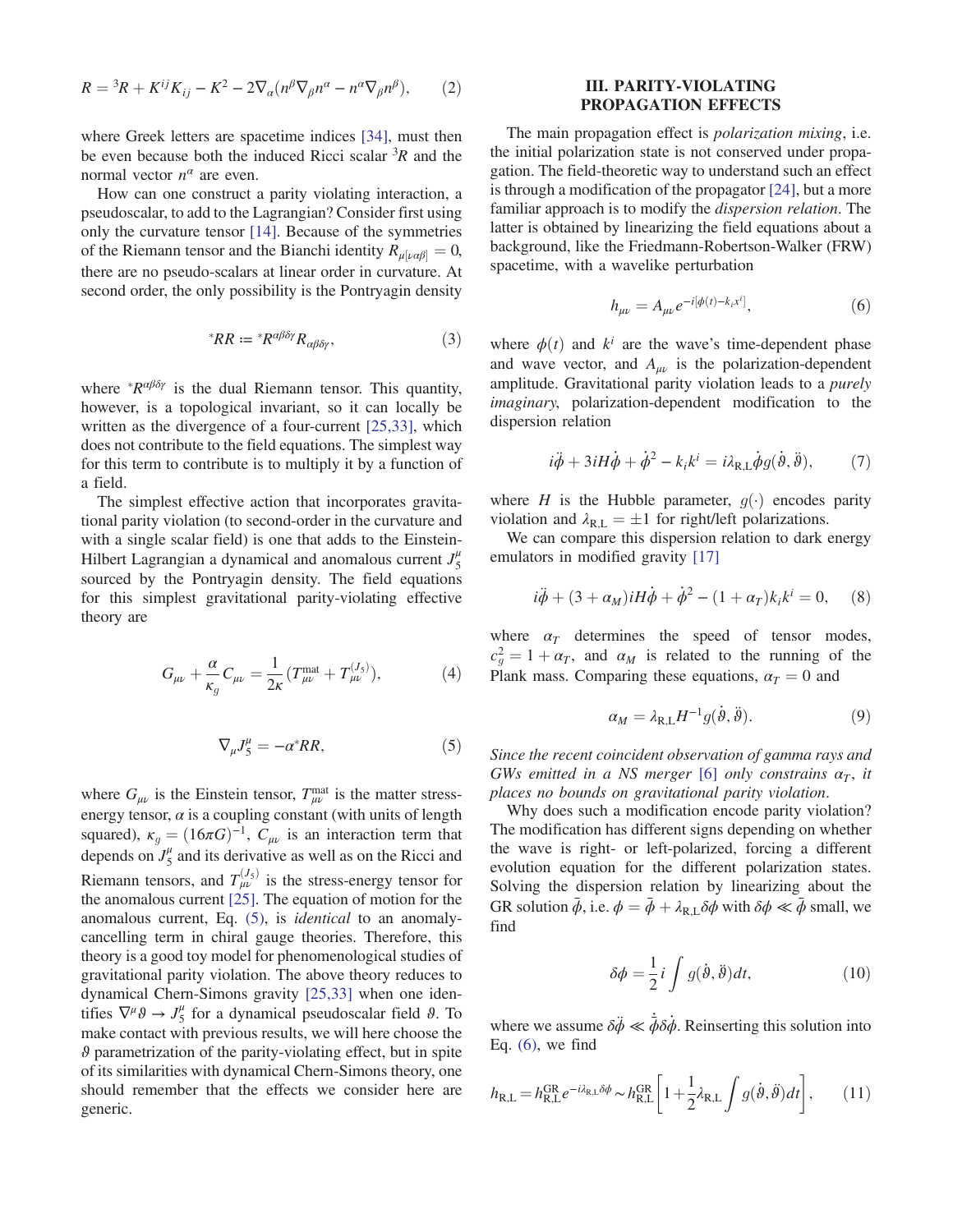where we projected the metric perturbation into a left/ right basis.

The effect of gravitational parity violation is an enhancement/suppression of the right/left-polarized content of a GW, an amplitude birefringence. We can see this more clearly by mapping from the left-/right-polarization basis to a linear  $(+, \times)$  basis, using  $h_+ = (h_R + h_L)/\sqrt{2}$  and  $h_{\times} = i(h_{\rm R} - h_{\rm L})/\sqrt{2}$ . Doing so, we find [\[35\]](#page-6-5)

$$
h_{+} = \bar{h}_{+} - \delta\phi\bar{h}_{\times}, \qquad h_{\times} = \bar{h}_{\times} + \delta\phi\bar{h}_{+}.
$$
 (12)

where as before  $\bar{h}_{\pm}$  are the  $(+, \times)$  polarizations in GR. Observe a mixing of the  $(+, \times)$  polarization that is enhanced upon propagation.

For concreteness, specialize these generic considerations to the dynamical Chern-Simons case. This calculation was first done in [\[22](#page-5-8)–24], who found that the dispersion relation takes the form of Eq. [\(6\)](#page-2-1) with [\[36\]](#page-6-6)

$$
g(\dot{\theta}, \ddot{\theta}) = -4(\alpha/\kappa_g)k(\ddot{\theta} - H\dot{\theta}), \qquad (13)
$$

<span id="page-3-0"></span>where  $k = |k_i k^i|$ , and the phase correction is

$$
\delta \phi = -2i(\alpha/\kappa_g) \int k(t) (\ddot{\theta} - H\dot{\theta}) dt, \qquad (14)
$$

which is imaginary and proportional to the wave frequency and distance traveled.

<span id="page-3-1"></span>The dephasing can be further specified by solving for the evolution of the scalar field. In dynamical Chern-Simons gravity, this evolution is controlled by Eq. [\(5\)](#page-2-0), whose solution has a homogeneous and an inhomogeneous piece. In a FRW background, the former implies  $\ddot{\theta} = -3H\dot{\theta}$ , and thus [\[24\]](#page-5-10)

<span id="page-3-2"></span>
$$
\delta\phi_{\text{homog}} = -8(\alpha/\kappa_g)i \int k(t)H(t)\dot{\theta}dt. \tag{15}
$$

$$
= -8(\alpha/\kappa_g)i\omega_0\dot{\vartheta}_0 z, \qquad (16)
$$

expanding in small redshift  $z \ll 1$  and assuming a monochromatic wave with angular frequency  $\omega(t) = \omega_0$ .

One might worry that this effect is vanishingly small today, if  $\vartheta$  were produced in the early Universe and then Hubble diluted upon evolution. The  $\theta$  field does obey  $\ddot{\theta} = -3H\dot{\theta}$ , forcing it to exponentially decay with time. Any value for  $\dot{\theta}$  set by cosmological boundary conditions, at the beginning of radiation domination, is exponentially suppressed today. The  $\vartheta$  field, however, is constantly being regenerated by *\*RR* sources due to the dynamics of compact binary mergers, most of which occur at redshifts  $z < 5$  [\[37\]](#page-6-7). If these mergers regenerate  $\dot{\theta}$  at  $z < 0.1$ , there is not enough evolution to force  $\dot{\theta}$  to decay to zero by today.

The inhomogeneous solution is more difficult to calculate, but we can show its effects are subdominant. The solution to Eq. [\(5\)](#page-2-0) in the small-coupling, weak-field approximation was found in [\[12\].](#page-5-11) Using this solution nonperturbatively in Eq. [\(14\),](#page-3-0) neglecting the Hubbledependent term and integrating over the wave's travel time, while assuming the orbital frequency is approxi-mately constant [\[38\],](#page-6-8) we find  $\delta\phi \sim (m\omega)^{13/3} = v^{13}$ , with m the total mass of the binary,  $\omega$  its angular frequency and  $v$ its orbital velocity. This effect is of very high post-Newtonian (PN) order [\[39\]](#page-6-9) and subdominant relative to the homogeneous solution.

#### IV. PARITY-VIOLATING GENERATION EFFECTS

The main generation effect is a *modified energy loss*, inspiral rate and chirping rate. The field-theoretic way to understand this is to realize that parity-violation requires a parity-violating current that satisfies an anomalous conservation equation. When the right-hand side of Eq. [\(5\)](#page-2-0) is evaluated for inspiraling binaries, the scalar field becomes wavelike, carrying energy-momentum away as it propagates, draining the orbital binding energy and forcing the system to decay faster, as first found in [\[12\].](#page-5-11) This acceleration in the rate of decay affects the chirping rate, i.e., the rate at which the orbital and the GW frequency increases with time, which is encoded in the GW observable.

Let us now specialize these generic considerations to dynamical Chern-Simons gravity. This calculation was first done in [\[24\],](#page-5-10) who found that the rate at which  $\theta$  carries energy away from a binary is

$$
\dot{E}^{(\vartheta)} = \int_{S_{\infty}} \langle \dot{\vartheta}^2 \rangle r^2 d\Omega, \tag{17}
$$

where  $S_{\infty}$  a 2-sphere at spatial infinity, and the anglebrackets stand for averaging over several wavelengths.

This energy loss rate can be further specified by prescribing the evolution of the scalar field. As in the propagation case,  $\vartheta$  has a homogeneous and an inhomogeneous solution. Assuming a Minkowski background, compatible with the spacetime of a compact binary in the far-zone, the homogeneous solution is

$$
\theta_{\text{homog}} = \sqrt{\alpha} \theta_0 \frac{\cos \Omega (t - r)}{r} + \sqrt{\alpha} \frac{\dot{\theta}_0}{\Omega} \frac{\sin \Omega (t - r)}{r}, \quad (18)
$$

where Ω is its angular frequency, and  $(\vartheta_0, \vartheta_0)$  are the initial value and velocity of the dimensionless field [\[41\]](#page-6-10). The rate at which a homogeneous  $\theta$  carries energy away from a binary is

$$
\dot{E}_{\text{homog}}^{(\vartheta)} = \frac{\Omega^2}{2} \alpha \vartheta_0^2 + \frac{1}{2} \alpha \dot{\vartheta}_0^2. \tag{19}
$$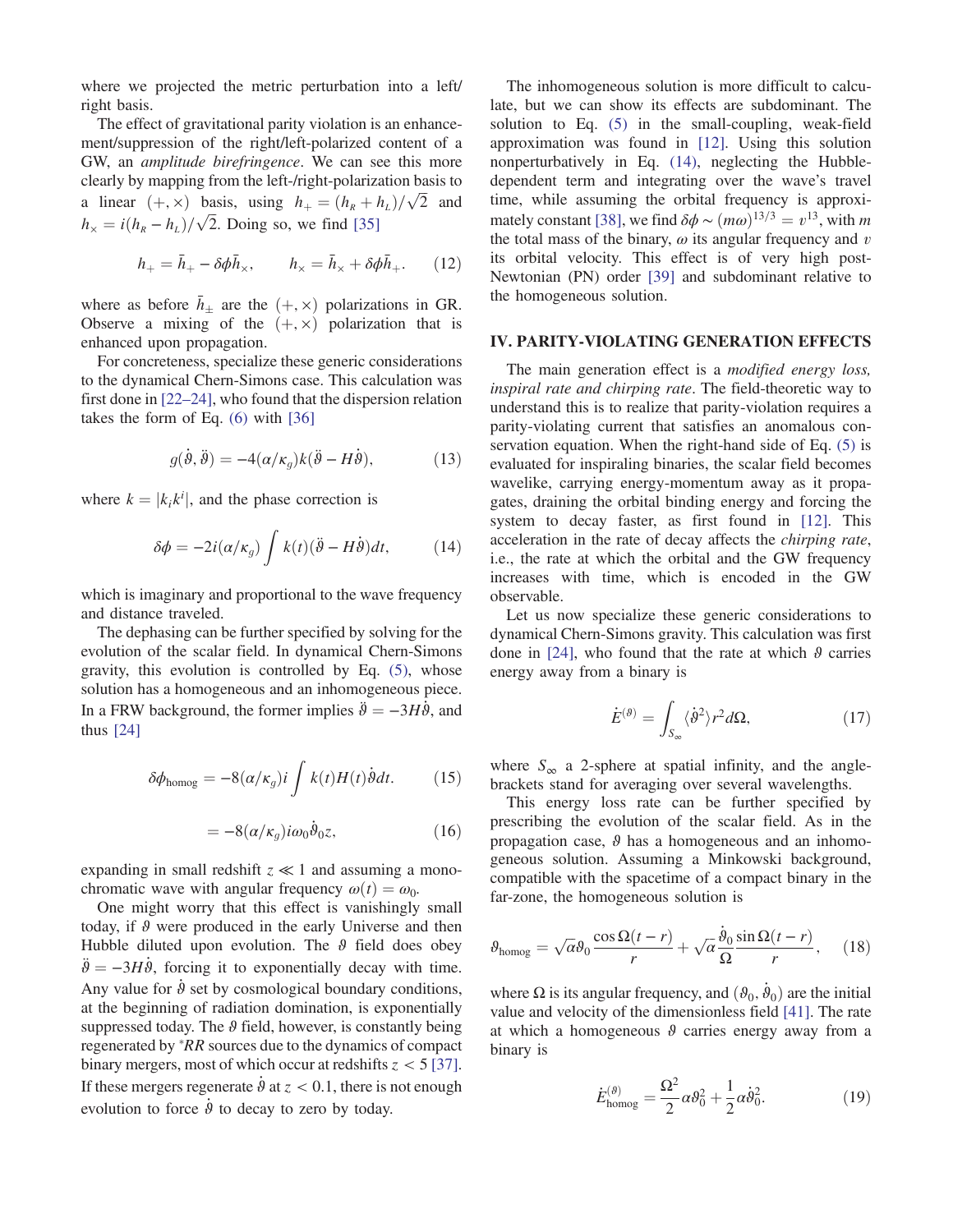Unlike in the propagation case, this modification is only active during the generation process, which occurs on a radiation-reaction time scale. The latter is much smaller than the GW time of flight, roughly of  $\mathcal{O}(H_0)$  smaller, making its impact on the evolution of the GW phase negligible.

Consider now the contribution to the energy loss from the inhomogeneous solution. This calculation was first done in [\[24,42\]](#page-5-10) for binary black holes (BHs), who found that

$$
\dot{E}_{\text{inhomog}}^{(\vartheta)} = \frac{5}{48} \zeta \eta^2 (\Delta^i \Delta_i) (m\omega)^{14/3},\tag{20}
$$

with  $\eta = m_1 m_2 / m^2$  the symmetric mass ratio,  $\zeta =$  $\alpha^2/(m_1^2 m_2^2 \kappa_g)$  a dimensionless coupling constant [\[43\],](#page-6-11) and  $\Delta^i \equiv (m_2/m)\chi_1 \hat{S}_1^i - (m_1/m)\chi_2 \hat{S}_2^i$ , with  $\chi_A$  and  $\hat{S}_A^i$  the dimensionless spin parameter and the spin angular momentum direction of the Ath object.

<span id="page-4-0"></span>Such a modification to the decay rate translates into a correction to the chirping rate. The correction to the GW phase in the Fourier domain is of 2PN order [\[42\]](#page-6-12)

$$
\delta \Psi(f) = -\frac{30}{128} (\pi \mathcal{M}f)^{-5/3} \delta C (\pi m f)^{4/3}, \qquad (21)
$$

where  $\mathcal{M} \equiv \eta^{3/5}m$  is the chirp mass, f is the GW frequency, and  $\delta C$  is proportional to  $\zeta$  and a function of the component masses and the dimensionless spins [\[44\]](#page-6-13). The above result seems specific to dynamical Chern-Simons gravity, but in reality, it is not, since all it requires is for there to exist a dynamical anomalous current, such as that given by the gradient of a scalar field, whose conservation is parity-violating and anomalous in the sense of Eq. [\(5\)](#page-2-0).

#### V. DETECTION PROSPECTS

Let us first consider gravitational parity violation in GW propagation. The main modification is in Eqs. [\(15\)](#page-3-1) and [\(16\)](#page-3-2), which grows with luminosity distance and GW frequency. Naively, the best sources are late-inspiral/merger events at high redshift, such as supermassive BH mergers, but the correction must not be degenerate with other parameters in the model. The propagation effect is partially degenerate with the inclination angle and the location of the source in the sky [\[45\]](#page-6-14), as first pointed out in [\[22\].](#page-5-8) These degeneracies can be broken with a coincident short gammaray burst observation [\[6\].](#page-5-6) Therefore, the ideal source for constraints on parity violation in the propagation of GWs are mixed NS/BH mergers with a short gamma-ray burst counterpart, since they enhance the GW propagation time and break the inclination angle degeneracy.

Consider now constraints on the effect of gravitational parity violation in GW generation. The main modification is in Eq. [\(21\),](#page-4-0) which depends on  $\delta C$ , and thus on the BH spins. There is a strong degeneracy between this parity violation modification and the spins, which actually prevented any constraints with the first LIGO observations 8,46]. The degeneracy, however, can be broken if both spin magnitudes are extracted, which requires either the observation of a spin-precessing BH binary, or the observation of a spinning BH/NS binary. In the former, the amplitude modulations introduced by spin-precession break the degeneracy, while in the latter only the BH spin matters and can be extracted from the spin-orbit modification to the GW phase. NSs are expected to have small dimensionless spins, thus suppressing gravitational parity violation effects in the generation of GWs.

The effect of gravitational parity violation on GW generation is further enhanced in eccentric binaries. Eccentricity changes the GW phase in GR, making the leading-order term in the Fourier phase a factor of  $v^{-19/3}$ larger than in the quasi-circular case for small eccentricities [\[47\]](#page-6-15). Eccentricity-dependent corrections to Eq. [\(21\)](#page-4-0) will enter below  $-2$  PN order instead of at  $+2$  PN order. Such "negative" PN order corrections lead to an enhancement in our ability to detect or constrain them. Therefore, the ultimate source for constraints on gravitational parity violation effects in GW generation are mildly eccentric compact binaries composed either of a NS and a spinning BH or two spinning BHs, in both cases with large spins.

With these ideal systems identified, let us now provide a quantitative estimate of the accuracy to which these parityviolating effects could be constrained with future observations. Assuming degeneracies are broken, a single GW detection consistent GR up to statistical uncertainties would imply that (parameterized post-Einsteinian [\[48\]](#page-6-16)) deformations must be smaller than approximately one over the signal-to-noise ratio at the dominant GW frequency in detector's sensitivity the band [\[8,49](#page-5-5)–51]. For a propagation effect, this leads to

$$
\frac{\alpha}{\kappa_g} J_5^0 < \frac{1}{8\rho} (2\pi F_0 z)^{-1} \approx 400 \text{ km},\tag{22}
$$

for a dominant orbital frequency  $F_0$  of 50 Hz, which is where ground-based detectors have best sensitivity, and  $z =$ 0.1 with a signal-to-noise ratio of  $\rho = 10$ . Similarly, constraints on parity violation during GW generation should approximately be

$$
\frac{\sqrt{\alpha}}{\kappa_g^{1/4}} < \frac{15}{\rho^{1/4}} \frac{(\pi m f)^{-1/3} \eta^{7/10}}{(61969 - 231808\eta)^{1/4} \chi_s^{1/2}} \approx 33 \text{ km} \tag{23}
$$

for a binary with spins co-aligned with the orbital angular momentum. In the last equality, we evaluated the constraint for an equal-mass binary with  $m = 10 M_{\odot}$ , symmetric dimensionless spin  $\chi_s = (\chi_1 + \chi_2)/2 = 0.5$ , dominant GW frequency  $f = 100$  Hz and  $\rho = 10$ . As expected from a Fisher analysis, the constraints are inversely proportional to  $\rho$ , becoming stronger with redshift in the propagation case and with curvature scale (proportional to  $1/m^2$ ) in the generation case. These quantitative estimates are consistent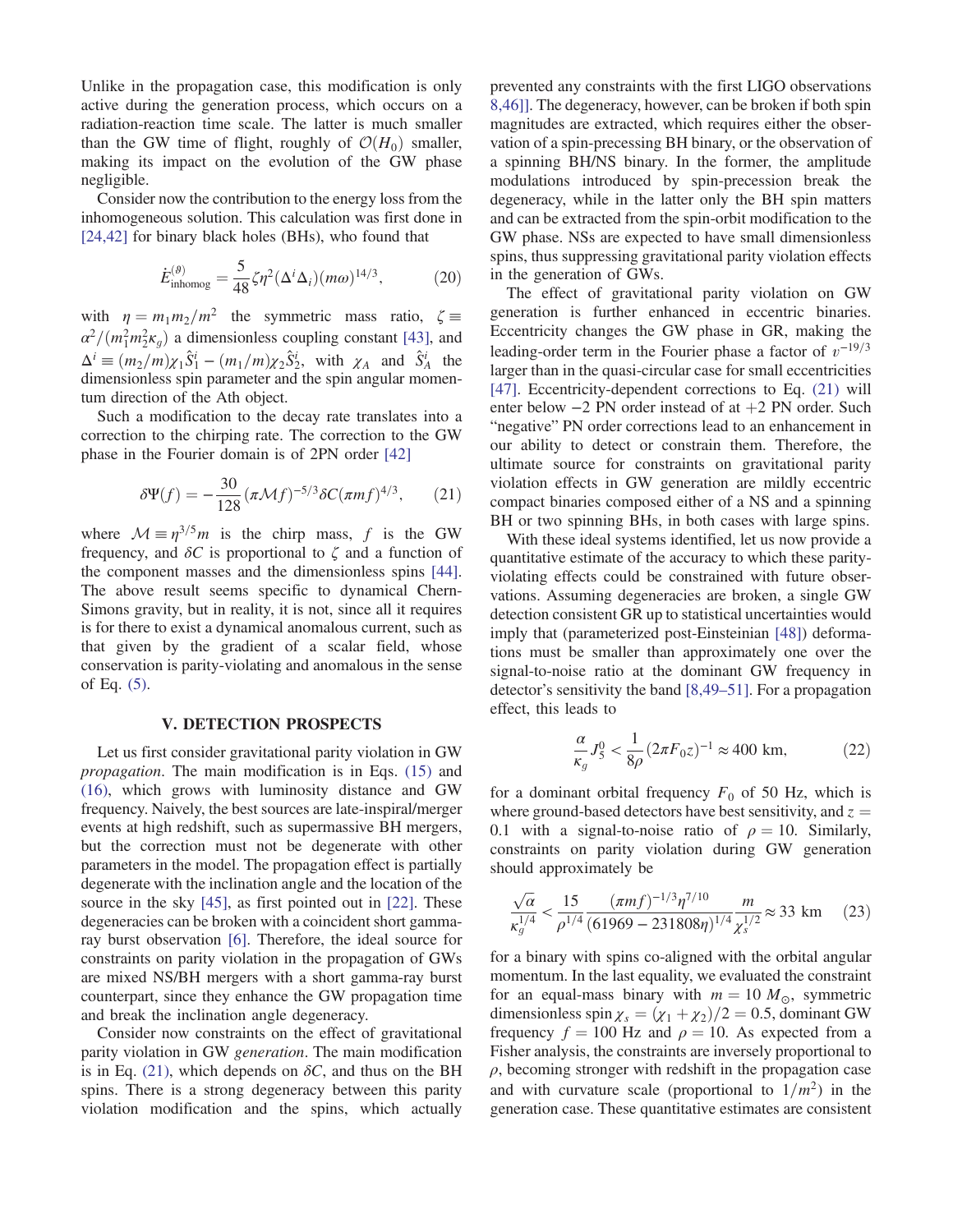with projected bounds studied in the specific case of dynamical Chern-Simons gravity [22–[24,42,46\].](#page-5-8)

How likely are we to observe the ideal sources discussed above with future observing runs and detectors? During the third observing run, advanced LIGO and Virgo should operate at higher sensitivities (hopefully better by a factor of 2), thus increasing the range the instruments can see by roughly that factor (and the volume by a factor of 8). Even if such events are not observed in the third observing run, they are very likely to be observed when the instruments reach their design sensitivity by 2020, or when improvements are implemented and third-generation detectors are constructed in the next decade. Recent studies suggest that our ability to test GR will improve by somewhere between 5 and 10 orders of magnitude with third-generation detectors, depending on the specific test considered [\[52,53\].](#page-6-17)

The search for gravitational parity violation described here requires accurate models for the GWs emitted in parity-violating theories. In particular, given the ideal sources discussed above, one needs models that describe GWs emitted by eccentric and spin-precessing NS/BH and BH/BH binaries. The development of analytic models for such GWs is in its infancy even within GR. Analytic models for the GWs emitted by spin-precessing systems [\[54,55\]](#page-6-18) and for eccentric models [\[47,56](#page-6-15)–58] have only recently become available in GR. Their generalization to include gravitational parity violation requires the recalculation of the solution to the Kepler problem and to the spin-precession equations in the inspiral phase, which should be considered a priority.

#### ACKNOWLEDGMENTS

N. Y. acknowledges support from NSF CAREER Grant No. PHY-1250636 and NASA Grants No. NNX16AB98G and No. 80NSSC17M0041.

- <span id="page-5-0"></span>[1] C. M. Will, The confrontation between general relativity and experiment, [Living Rev. Relativity](https://doi.org/10.12942/lrr-2014-4) 17, 4 (2014).
- <span id="page-5-1"></span>[2] I. H. Stairs, Testing general relativity with pulsar timing, [Living Rev. Relativity](https://doi.org/10.12942/lrr-2003-5) 6, 5 (2003).
- <span id="page-5-2"></span>[3] B. P. Abbott et al., Observation of Gravitational Waves from a Binary Black Hole Merger, [Phys. Rev. Lett.](https://doi.org/10.1103/PhysRevLett.116.061102) 116, 061102 [\(2016\)](https://doi.org/10.1103/PhysRevLett.116.061102).
- <span id="page-5-3"></span>[4] B. P. Abbott et al., Tests of General Relativity with GW150914, Phys. Rev. Lett. 116[, 221101 \(2016\).](https://doi.org/10.1103/PhysRevLett.116.221101)
- [5] B. P. Abbott et al., Binary Black Hole Mergers in the first Advanced LIGO Observing Run, [Phys. Rev. X](https://doi.org/10.1103/PhysRevX.6.041015) 6, 041015 [\(2016\).](https://doi.org/10.1103/PhysRevX.6.041015)
- <span id="page-5-6"></span>[6] B. P. Abbott et al., Gravitational waves and gamma-rays from a binary neutron star merger: GW170817 and GRB 170817A, [Astrophys. J.](https://doi.org/10.3847/2041-8213/aa920c) 848, L13 (2017).
- <span id="page-5-4"></span>[7] N. Yunes and X. Siemens, Gravitational-wave tests of general relativity with ground-based detectors and pulsartiming arrays, [Living Rev. Relativity](https://doi.org/10.12942/lrr-2013-9) 16, 9 (2013).
- <span id="page-5-5"></span>[8] N. Yunes, K. Yagi, and F. Pretorius, Theoretical physics implications of the binary black-hole mergers GW150914 and GW151226, Phys. Rev. D 94[, 084002 \(2016\)](https://doi.org/10.1103/PhysRevD.94.084002).
- [9] S. Mirshekari, N. Yunes, and C. M. Will, Constraining generic lorentz violation and the speed of the graviton with gravitational waves, Phys. Rev. D 85[, 024041 \(2012\)](https://doi.org/10.1103/PhysRevD.85.024041).
- [10] C.M. Will, Bounding the mass of the graviton using gravitational-wave observations of inspiralling compact binaries, Phys. Rev. D 57[, 2061 \(1998\)](https://doi.org/10.1103/PhysRevD.57.2061).
- [11] A. Stavridis and C. M. Will, Effect of spin precession on bounding the mass of the graviton using gravitational waves from massive black hole binaries, [J. Phys. Conf. Ser.](https://doi.org/10.1088/1742-6596/228/1/012049) 228, [012049 \(2010\).](https://doi.org/10.1088/1742-6596/228/1/012049)
- <span id="page-5-11"></span>[12] K. Yagi, L. C. Stein, N. Yunes, and T. Tanaka, Postnewtonian, quasicircular binary inspirals in quadratic modified gravity, Phys. Rev. D 85[, 064022 \(2012\).](https://doi.org/10.1103/PhysRevD.85.064022)
- [13] N. Yunes and L. C. Stein, Nonspinning black holes in alternative theories of gravity, Phys. Rev. D 83[, 104002 \(2011\).](https://doi.org/10.1103/PhysRevD.83.104002)
- <span id="page-5-9"></span>[14] K. Yagi, L. C. Stein, and N. Yunes, Challenging the presence of scalar charge and dipolar radiation in binary pulsars, Phys. Rev. D 93[, 024010 \(2016\).](https://doi.org/10.1103/PhysRevD.93.024010)
- [15] D. Blas, M. M. Ivanov, I. Sawicki, and S. Sibiryakov, On constraining the speed of gravitational waves following GW150914, JETP Lett. 103, 624 [\(2016\)](https://doi.org/10.1134/S0021364016100040) [Pis'ma Zh. Eksp. Teor. Fiz. 103, 708 (2016)].
- [16] N. Cornish, D. Blas, and G. Nardini, Bounding the Speed of Gravity with Gravitational Wave Observations, [Phys. Rev.](https://doi.org/10.1103/PhysRevLett.119.161102) Lett. 119[, 161102 \(2017\)](https://doi.org/10.1103/PhysRevLett.119.161102).
- <span id="page-5-7"></span>[17] J. M. Ezquiaga and M. Zumalacárregui, Dark Energy After GW170817: Dead Ends and the Road Ahead, [Phys. Rev.](https://doi.org/10.1103/PhysRevLett.119.251304) Lett. 119[, 251304 \(2017\)](https://doi.org/10.1103/PhysRevLett.119.251304).
- [18] J. Sakstein and B. Jain, Implications of the Neutron Star Merger GW170817 for Cosmological Scalar-Tensor Theories, Phys. Rev. Lett. 119[, 251303 \(2017\).](https://doi.org/10.1103/PhysRevLett.119.251303)
- [19] P. Creminelli and F. Vernizzi, Dark Energy after GW170817 and GRB170817A, Phys. Rev. Lett. 119[, 251302 \(2017\)](https://doi.org/10.1103/PhysRevLett.119.251302).
- [20] S. Boran, S. Desai, E. Kahya, and R. Woodard, GW170817 falsifies dark matter emulators, [Phys. Rev. D](https://doi.org/10.1103/PhysRevD.97.041501) 97, 041501 [\(2018\).](https://doi.org/10.1103/PhysRevD.97.041501)
- [21] T. Baker, E. Bellini, P. G. Ferreira, M. Lagos, J. Noller, and I. Sawicki, Strong constraints on cosmological gravity from GW170817 and GRB 170817A, [Phys. Rev. Lett.](https://doi.org/10.1103/PhysRevLett.119.251301) 119, [251301 \(2017\).](https://doi.org/10.1103/PhysRevLett.119.251301)
- <span id="page-5-8"></span>[22] S. Alexander, L. S. Finn, and N. Yunes, Gravitational-wave probe of effective quantum gravity, [Phys. Rev. D](https://doi.org/10.1103/PhysRevD.78.066005) 78, 066005 [\(2008\).](https://doi.org/10.1103/PhysRevD.78.066005)
- [23] N. Yunes and L. S. Finn, Constraining effective quantum gravity with lisa, [J. Phys. Conf. Ser.](https://doi.org/10.1088/1742-6596/154/1/012041) 154, 012041 (2009).
- <span id="page-5-10"></span>[24] N. Yunes, R. O'Shaughnessy, B. J. Owen, and S. Alexander, Testing gravitational parity violation with coincident